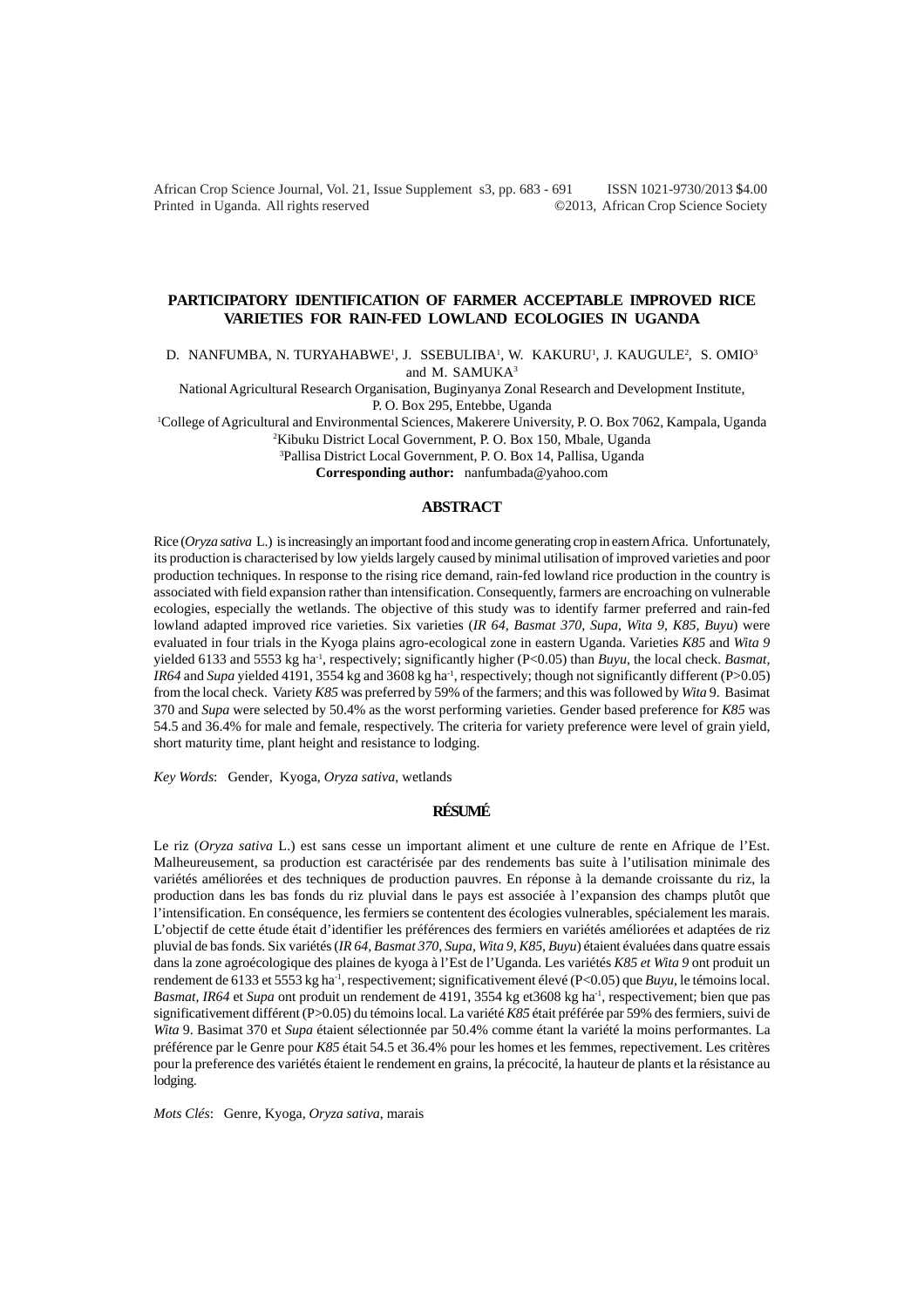#### **INTRODUCTION**

Rice (*Oryza sativa*) is a growing staple and income sourcing crop in sub-Saharan Africa (SSA), with a rising consumption rate of 7.2% per year (AfricaRice, 2012). The rising consumption rate in the SSA is mainly influenced by surging urban populations due to the product being more convenient to store and prepare than most staple foods (AfricaRice, 2011).

In Uganda, rice ranks high both as a food security crop and income earner for over 76,868 small holder households (UBOS, 2011). Its production increased from a dismal 190,736 metric tonnes in 2009 to 230,000 metric tonnes in 2011 (MAAIF, 2009). Eastern Uganda alone contributes over 67.2% of total rice production in the country, produced on 36,033 ha in lowlying (wetland) ecologies (UBOS, 2010; 2011).

In response to increasing demand for the crop in eastern Africa, smallholder farmers who predominate rice production in the country, stretch production mainly through expansion of the area under rice production (MWE, 2009; NPA, 2010). The expansion has resulted into rain-fed lowland rice farmers encroaching on the marginal parts of the wetlands, threatening their existence and the ability to perform their ecological functions (MWE, 2009; NPA, 2010). Wetland degradation notwithstanding, expansion of area under production is not a sustainable strategy since land is an inelastic resource. Farmers must be equipped with rice production techniques that would result into increased production without necessarily expanding their production area. Utilisation of improved varieties is the first and most important step towards increasing the yield per unit area in any crop production (Chikelu *et al*., 2012). Improved varieties tend to possess high yield potential and respond better to external in-puts (Awika, 2011). If farmers are to adopt an improved variety, it must possess traits that are acceptable to them. Unfortunately, the government of Uganda currently recognises the lack of released lowland rice varieties in for the country (MAAIF, 2012).In eastern Uganda where rice production is most concentrated, over 80% of farmers grow local lowland rice varieties and mainly in wetlands (MWE, 2009). In order to minimise extensive encroachment by farmers on

wetland systems for rice production, they should first of all be availed with rice production options that result into increased yield per unit area. There is however, a general lack of information on improved varieties that are not only high yielding and adapted to the rain-fed lowland ecologies but also acceptable by the farming communities. Therefore, the objective of this study was to identify in a participatory manner, improved rice varieties which are adapted to the rain-fed lowland ecology in Uganda.

#### **MATERIALS AND METHODS**

This study was conducted in Limoto wetland in Pallisa and Kibuku Districts in the Kyoga Plains agro-ecological zone in eastern Uganda, under rain-fed lowland conditions. The study was conducted for the two rainy seasons in 2012. Five improved varieties, namely, IR 64, *Basmat* 370, *Supa*, *Wita* 9 and *K85*, were used in the trial. One variety (*Buyu*) was included as the local check (control). Three farmers hosting the trials were purposively selected on the basis of possession of at least five years of rice production experience and interest in the study.

Treatments included 6 varieties (listed above) assigned in a randomised complete block design, with 3 farmers acting as replicates. Sowing was done in wet soil using the drilling planting method, at a spacing of 30 cm between lines and 1.7 cm between plants (Tsuboi, 2012). Di-ammonium phosphate (18-46-0) and urea (46-0-0) were broadcasted and mixed with the soil at planting at a rate of 62 kg ha-1 each (Tsuboi, 2012). Topdressing with  $62$  kg ha<sup>-1</sup> of urea was done at  $65$ days after planting (Tsuboi, 2012). Urea for top dressing, was drilled and mixed with wet soil between the lines.

At physiological maturity stage (about 115 days after seedling emergence), a variety selection exercise was undertaken by 119 (11 female and 108 male) participants. The participants were required to make their first, second and sixth preferences among the 6 varieties based on physical appearance in the field. While the first and second choices were meant to identify the two most preferred varieties, the sixth choice was meant to indicate the worst variety. Each participant received three cards marked with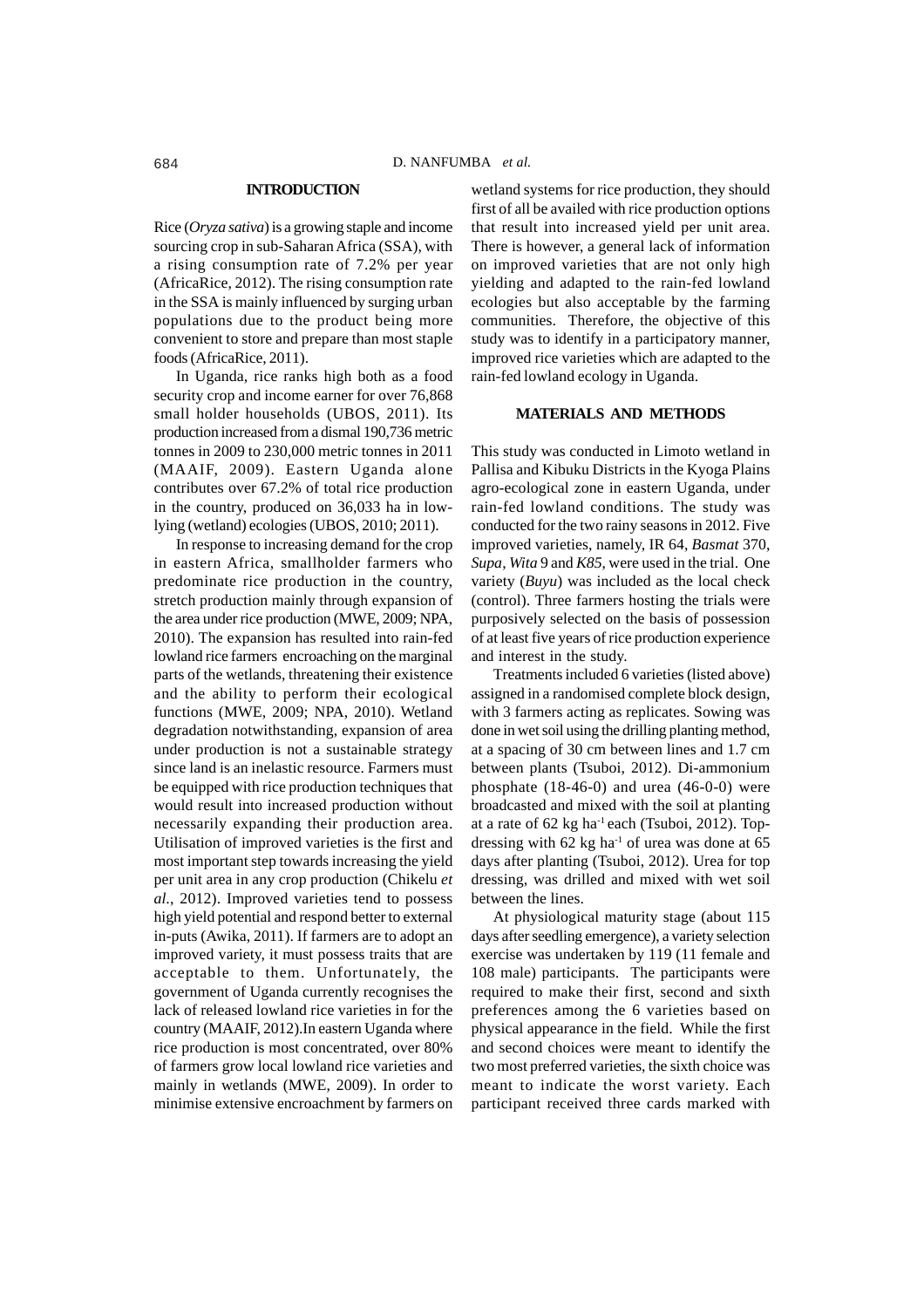different colours: red, pink and blue representing first, second and sixth choice, respectively. To differentiate choices made based on the participant's gender group, cards were also marked with sign M for male and F for female. The segmentation enabled the researchers to identify the variety most selected for by each category. To avoid biased choices, participants were not allowed to communicate to each other while in the evaluation exercise. Also, sample anonymity was maintained by removal of name tags showing names of varieties. Only one sex category was allowed into the variety evaluation field at a time.

After making field choices, the participants were engaged in a Focus Group Discussion, to avail data that would explain why the choices were made. The research team first presented results of the selection process to the participants and thereafter requested them to voluntarily give reasons for the choices made for or against a given variety.

From each plot, an area of  $2.4 \text{ m}^2$  was harvested (equivalent to four middle lines each 2 m long) (IRRI, 2012). The harvested areas were taken randomly from each plot, but at least 30 cm from the plot boundary. The rice samples were cut using sickles at 15 cm above soil surface level (IRRI, 2012) and carefully threshed manually to minimise post-harvest grain losses. The recovered grain samples were dried by spreading them under the sun for 30 minutes per day and open dried at room temperature for 4 days, when its moisture content was between 12 and 17% (Tsuboi, 2011). The 30 minutes only drying was meant to prevent over drying which would result into grain breakage. Grain samples were weighed using an electronic digital balance (sensitivity  $0.01 - 2$  kg). The moisture content of each grain sample was determined using a grain moisture meter (Riceter manufactured by Kett Electrical Labaratory, model f 501). Weights of each variety were adjusted to the standard 14% moisture content gravimetrically (IRRI, 2012). Ten panicles were also randomly selected from the four middle lines outside the harvested area for determination of the number of grains per panicle.

**Data analysis.** Yields from the two seasons were pooled and analysed using GenStat statistical package 13<sup>th</sup> Edition version 13.3.0.5165; VSN International 2010. The Protected Fisher Least Significant Different test was used to separate significant treatments means at the probability level of 5%.

#### **RESULTS**

**Rice variety selection.** About 59% of the participants selected variety *K85* as their preferred first choice closely followed by Wita 9 (Fig. 1). The two varieties accounted for 95% of the most preferred varieties' choices. The rest of the varieties (*IR64*, *Basmat*, *Buyu* and *Supa*) were selected by only 5% of the participants as the most preferred. Buyu, the local check was particularly selected by less than 2% of the participants as their most preferred variety. About 39% selected *Wita* 9 as their second choice; while 50% selected *Basmat* 370 as their worst choice varieties, followed by *IR64* and *Supa*.

**Rice variety selection based on gender.**A total of 59.3% and 36.1% of the male participants selected *K85* and *Wita* 9, respectively, as the two best varieties accounting for 95.4% of their first choice (Fig. 2a). Similarly, 54.5% and 36.4% of the female participants selected K85 and wita 9 respectively as the two best varieties accounting for 90.9% of their first choice (Fig. 2b). The two varieties further dominated the second choice in both sexes accounting for 72.8% and 69.5% of the female and male selected second best varieties respectively (Fig. 2a and Fig. 2b). On the other hand, a total of 54.6% of the male participants overwhelmingly selected Basimat 370 variety as their worst choice (Fig. 2a), while their counterparts were equally divided between *Supa* and *Buyu* for the same choice at 36.4% each (Fig. 2b). From the Focus Group Discussion (FGD), farmers used yield components such as spikelet fertility, number of panicles per unit area, grain weight to assess the yielding ability of a variety (Table 1). Other attributes included early maturity, resistance to lodging as well as medium height (approximately 1 m) and lodging (Table 2).

**Grain yield performance.** Varieties *K85* and *Wita* 9 yielded 6133 and 5553 kg ha $\frac{1}{2}$  of grain, respectively; which were greater than that of the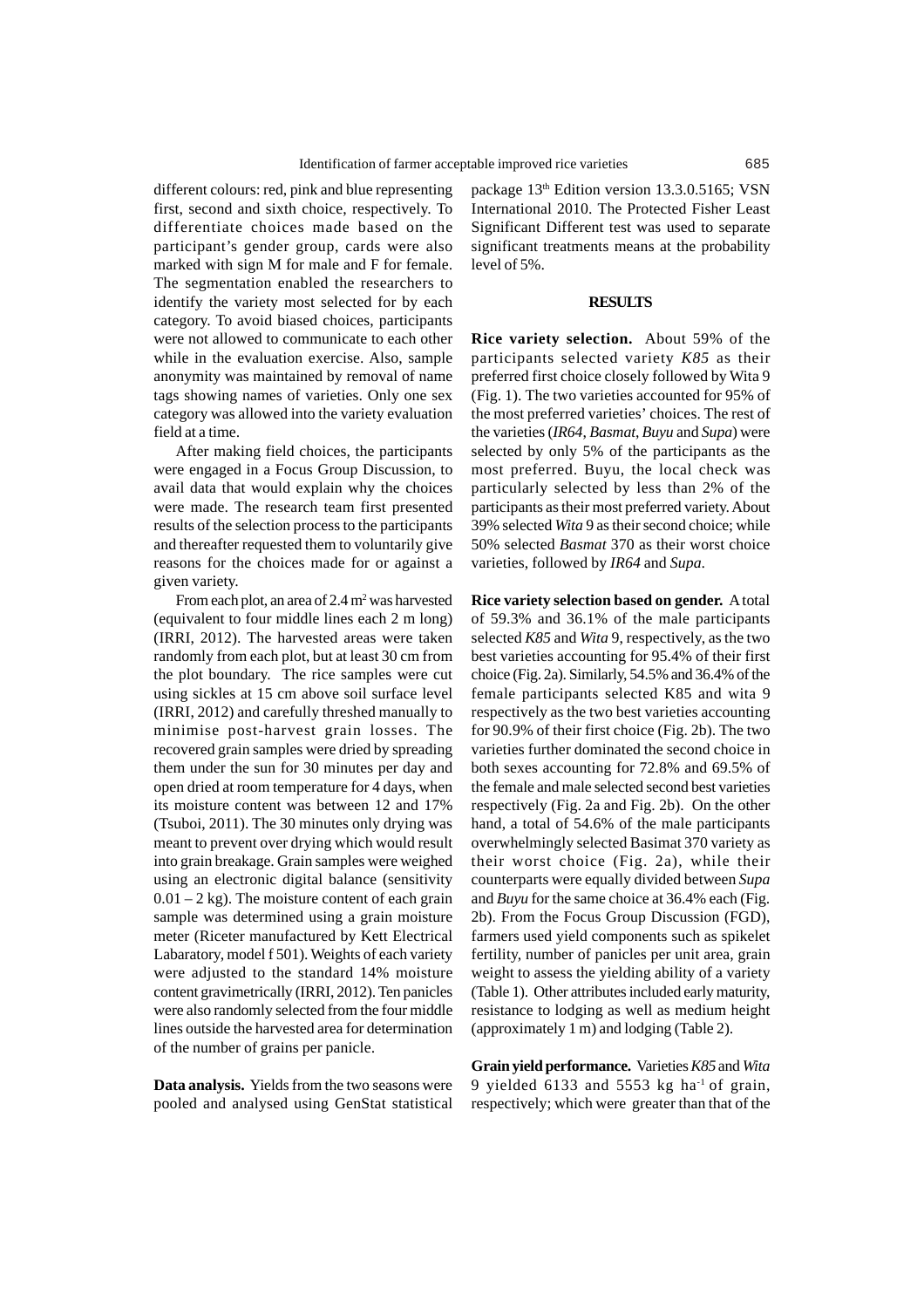

First choice Second choice Sixth choice

Figure 1. Farmer participatory preference of improved lowland rice varieiesyin eastern Uganda.



Figure 2a. Rice variety selection by male farmers in the eastern part of Ugamda.

local check *Buyu.* (Fig. 3). However, grain yields of improved varieties *Basmat*, *IR64* and *Supa* were not significantly different from that of the local variety *Buyu* (P>0.05). Buyu's grain yield in the trial was  $1500 \text{ kg}$  ha<sup>1</sup> above its reported performance.

### **DISCUSSION**

*K85* remerged to be the most preferred variety by farmers (Fig. 1), owing to its possession of unique and the most desired attributes which had

a remarkable edge over the other varieties (Table 1). The variety was not only early maturing but also had high number of grains per panicle, tillers and spikelet fertility traits that are looked out for by rice growing households (Lamo, 2010). High tillering ability and spikelet fertility is precursor for high grain yield potential and consequently, overall production. Similarly, a large number of panicles is a precondition for high grain production in rice (Hill, 2004). On the other hand, early maturity of a material is a drought escaping attribute particularly important in rain-fed lowland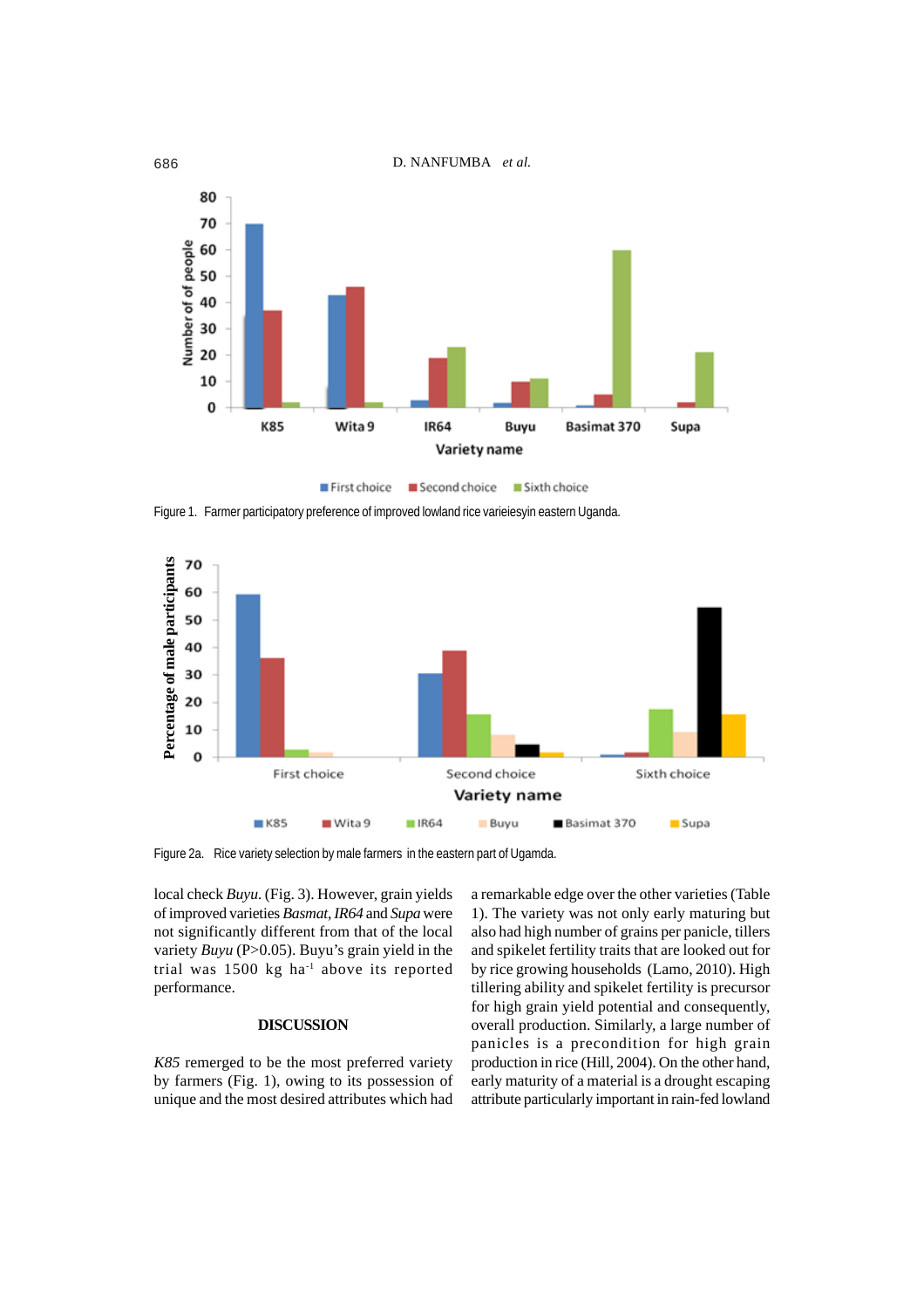

Figure 2b. Rice variety selection by female farmers in the eastern part of Ugamda.

|        | TABLE 1. Reasons why participants liked varieties K85 and |
|--------|-----------------------------------------------------------|
| Wita 9 |                                                           |
|        |                                                           |

| Variety   | Reasons for acceptability                                                                                                                                                             |
|-----------|---------------------------------------------------------------------------------------------------------------------------------------------------------------------------------------|
| K85       | Heavy grains<br>High spikelet fertility<br>High number of panicles<br>Early maturing<br>Ability to perform well at the wetland periphery<br>Disease resistant<br>Resistant to lodging |
| $W$ ita 9 | High panicle number<br>Big sized marketable grains<br>Resistant to lodging<br>Early maturity                                                                                          |

ecologies that may be predisposed to seasonal low soil moisture stresses or occasional drought spikes, which are prevalent due to incursions of climate change effects (Fukai *et al*., 1996).

The inherent ability of K85 to resist diseases is another vital attribute because most varieties available to the farming communities are susceptible to disease attacks, sometimes causing yield losses. The most endemic rice diseases in the study area are Rice Yellow Mottle Virus and rice blast (Lamo, 2010). These diseases are a threat to food security among communities; and the most effective management strategy is to plant disease resistant varieties (Mogga *et al*., 2012). The low disease occurrence in the trials is

however contrary to Ochola's findings who found K85 as one of the most susceptible variety to RYMV (Ochola, 2011). It is however, in agreement with survey results in 2009 which found K85 among the least attacked varieties with RYMV disease (Ochola, 2011).

Resistance to lodging is another important feature of this variety since the study area experiences strong wind waves, causing considerable lodging damage to various crops including rice.

Variety *Wita* 9, though not rated as high as K85, was preferred closely to the latter. This is likely because of its less desirable traits than those of the latter. The variety provides an immediate substitute in cases that may challenge K85. On the other hand, *Wita* 9 can be upgraded through breeding to levels as competitive as K85.

Variety *Basmat* 370 scored poorest, among the study varieties, due to its susceptibility to lodging and small panicle size. Lamo (2010) also observed that *Basmat* variety was rejected by farmers due to its being low yielding and prone to diseases despite being aromatic and highly marketable especially, in the lucrative urban communities. This variety also presents further breeding opportunities to be adapted to the lowland conditions of Uganda.

 The low number of female stakeholders (only 8%) who turned up for the variety selection and FGD exercise suggested that they were less involved in rain-fed lowland rice production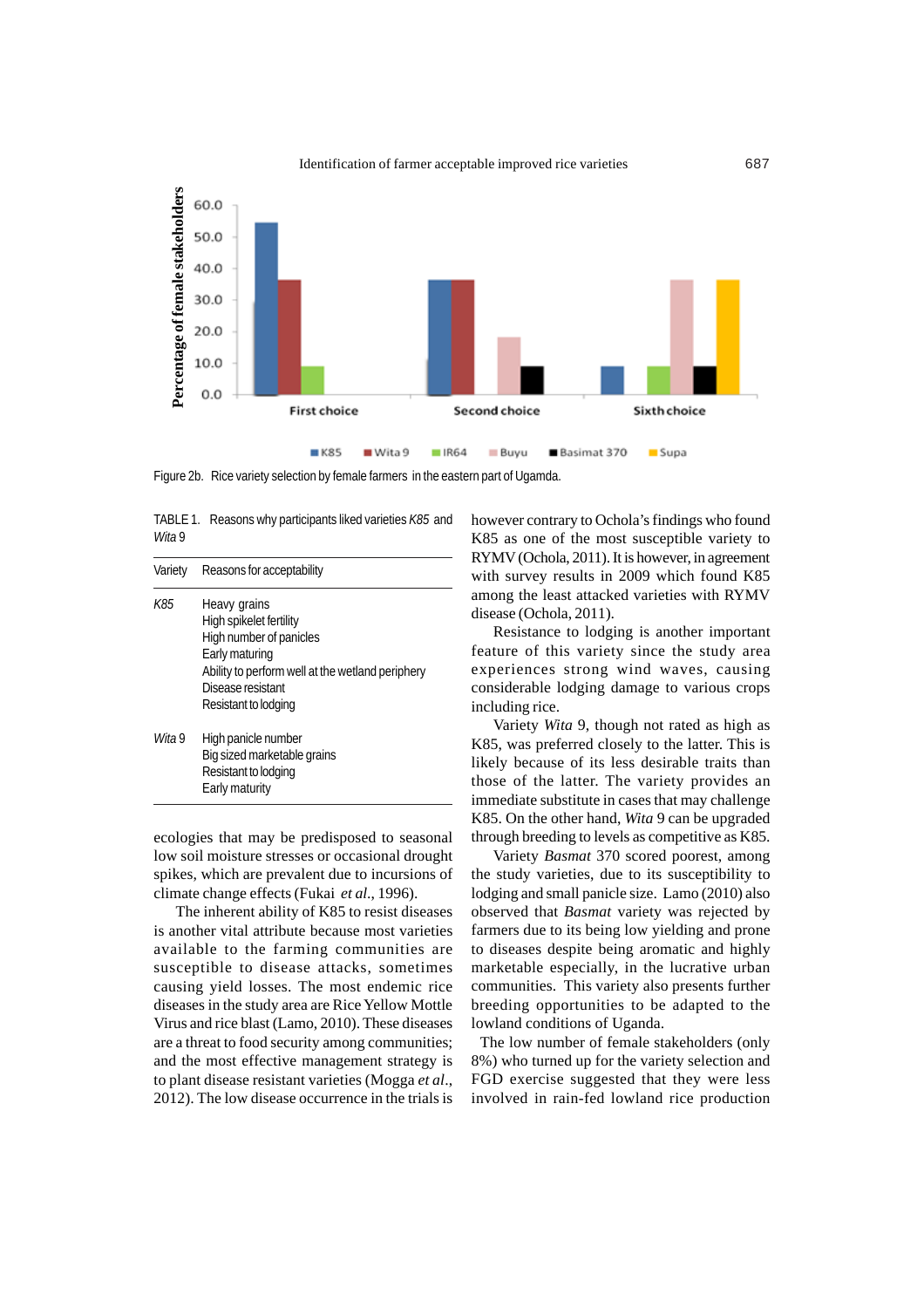# 688 D. NANFUMBA *et al.*

| Variety      | Reasons for dislike                                                                                                                                                                                                                                            |
|--------------|----------------------------------------------------------------------------------------------------------------------------------------------------------------------------------------------------------------------------------------------------------------|
| Basmat370    | Weak stems making it susceptible to lodging<br>Small panicle size which appear light<br>Low yielding                                                                                                                                                           |
| <i>IR</i> 64 | It is a short variety and therefore easily submerged in case of flooding<br>Because it is short, the variety is difficult to harvest, because one needs to bend while harvesting which is very<br>tiresome<br>Short in height thus easily overwhelmed by weeds |
| Supa         | Late maturing<br>Low yielding<br>Susceptible to diseases<br>It is too tall therefore difficult to harvest<br>Requires deep waters (>30 cm)<br>Highly preferred by birds requiring extra bird keeping labour                                                    |
| Buyu*        | Grains difficult to detach from panicles thus requiring more labour during threshing<br>Itching on skin during weeding and harvesting<br>Requires deep water (>30 cm)<br>Late maturing                                                                         |

TABLE 2. Reasons why participants disliked rice varieties *Basmat* 370*, IR* 64*, Supa* and *Buyu*

<sup>\*</sup>Participants highlighted that they like Buyu because it has heavy grains and does not break during milling



Figure 3. Grain yield of the improved rice varieties tested under rainfed lowland conditions in eastern Uganda.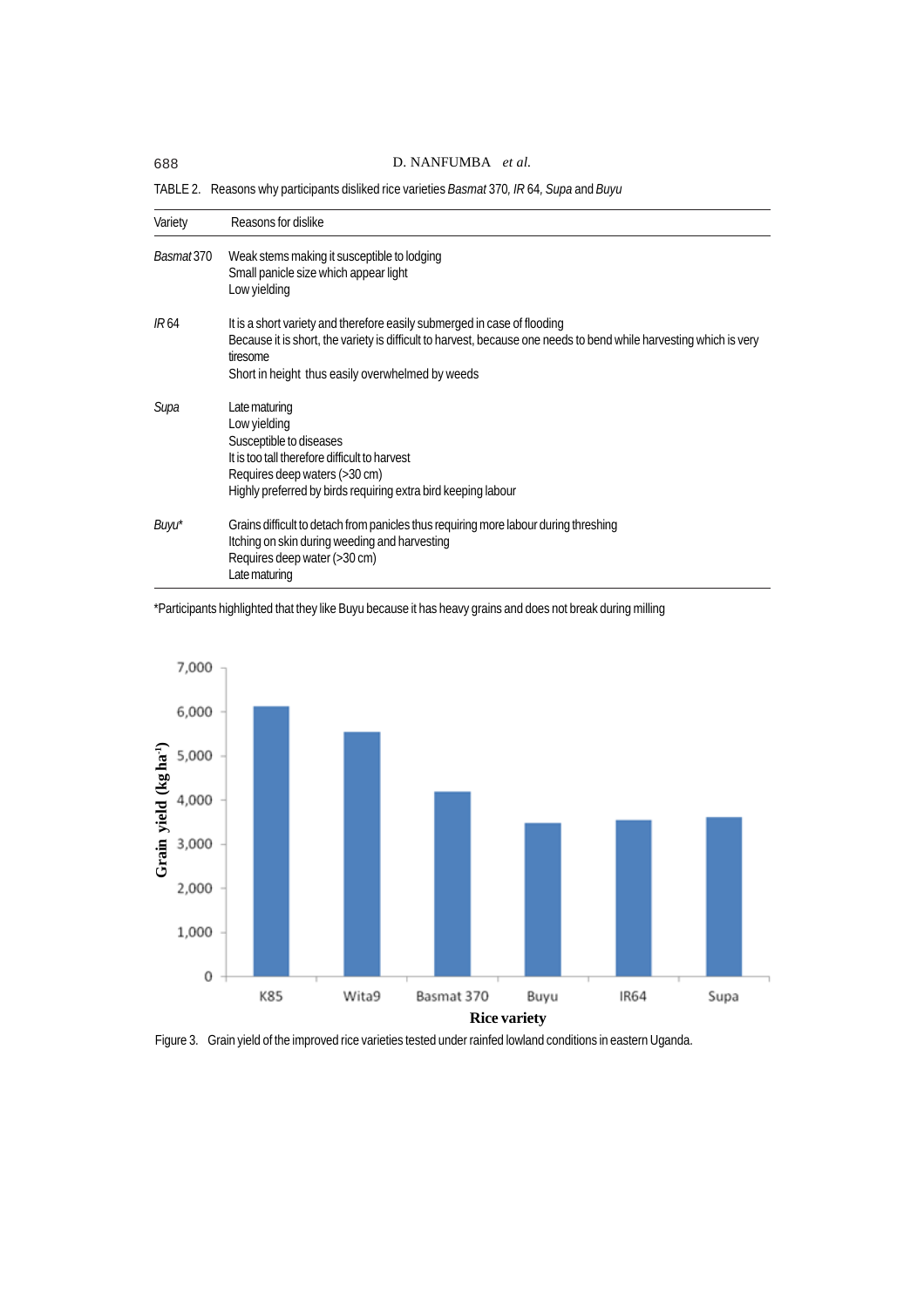compared to male. This result is consistent with findings of Adekunle (2013) on upland rice production in Sub Saharan Africa. He attributed low female involvement to them being more constrained by socio-economic factors (including resource endowment, capital and land). The similarity in the choice, *K85* and *Wita* 9, by both male and female participants, revealed that in rainfed lowland rice production, the two sexes look out for the same desirable traits especially, on grain yield (Wanyonyi *et al.*, 2008). This result is contrary to others in maize where the female and male choices were different and strongly connected to the role played by each in the value chain (Wanyonyi *et al*., 2008). The participants' choice further suggested that the two varieties were the most acceptable by lowland rice farmers across the sexes. Both *Buyu* and *Supa* were observed to be late maturing, while *Basmat 370* was specifically rejected for its weak stems that make it susceptible to lodging. Male participants disliked lodging varieties more than their female counterparts, a result that is most likely explained by their leading role in Marketing. According to Wanyonyi *et al.* (2008), male rice farmers play a leading role in marketing. The male farmers therefore, viewed the variety's susceptibility to lodging at maturity stage, as a trait that directly results into spoilage of the grains that they would otherwise market. In-fact, by selecting *Supa* ahead of *Basmat 370*, the male participants indicated that they would prefer a late maturing variety to one that is early maturing but susceptible to lodging. Similarly, variety IR64, despite its early maturity trait, was disliked by male participants because of its early maturity. Ten percent of the female participants chose it as their best performing variety. Female participants were therefore found to strongly dislike late maturing varieties. This is, most likely, due to women's role in the crop's value chain. A late maturing variety would require more weeding times, demanding more labour from women while at the same time taking longer time for them to find food for their family (Wanyonyi *et al.*, 2008). Nevertheless, the results sugested that IR64, *Basmat 370*, *Supa* and *Buyu* rice varieties were not adapted and acceptable to the lowland rice communities.

Focus group discussion results, concerning the reasons why farmers selected or rejected a given variety, offer an insight of the characteristics that farmers deem important for a variety to be considered adapted and acceptable under lowland rice ecology. High yielding seems to be the over ridding factor in acceptability of a variety as farmers pointed at characteristics which results in the same for their acceptability of *K85* and *Wita* 9. These included high grain weight, good grain filling ability and high number of panicles (Lamo, 2010). Results also revealed that farmers were cautious of the effects of climate change preferring early maturity and ability of varieties to perform well at the periphery of the wetland (where effects of occasional drought spikes are more prominent) as some of the reasons for selecting Wita 9 and *K85*. Similarly, *Basmat* 370 was rejected for its weak stem which makes it susceptible to lodging (collapsing under strong winds). Likewise, Variety *IR64* was rejected because farmers viewed it as short and therefore susceptible to extreme flooding conditions which would submerge the plants resulting into either plant death or grain rot. The variety was also cited to be difficult to harvest because it is short which would require one to bend while harvesting it.

The focus group discussion results did not only confirm *K85* and *Wita* 9 as the most adapted and acceptable varieties, but also pointed out the fact that farmers look out for varieties that are not only high yielding and disease resistant but also resistant to the effects of climate change.

## **CONCLUSION**

Varieties *K85* and *Wita* 9, owing to their yield being sinificantly higher than that of local variety and being selected by the farming community as their first and second choice; respectively, were the most adapted varieties for lowland rain-fed rice ecologies in the Kyoga plains agro-ecological zone. This is further confirmed by the yields of the two varieties being more than 2.5 fold higher than yield reported by MAAIF, 2012 for rain-fed lowland rice production ecology in Uganda.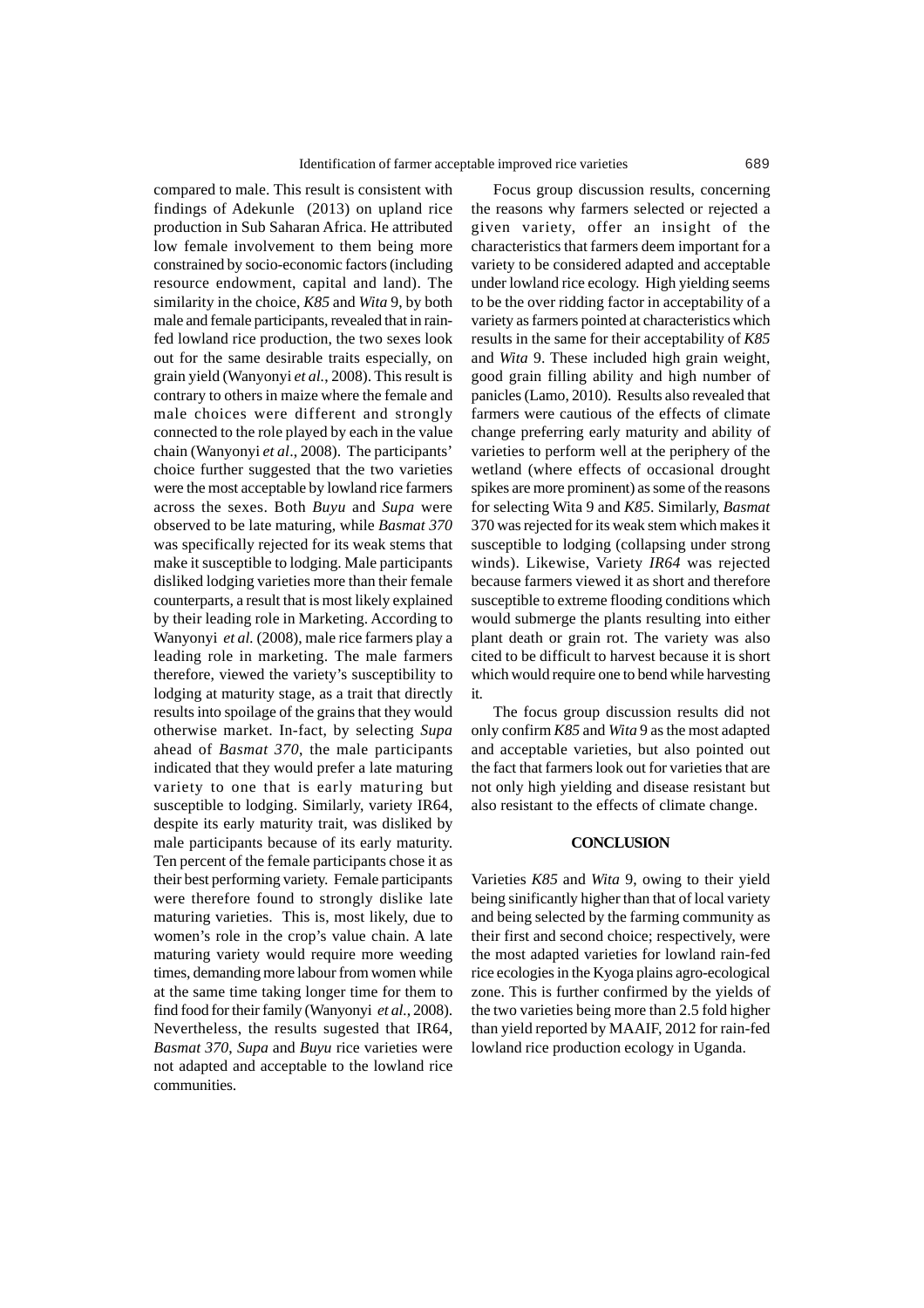#### **ACKNOWLEDGEMENT**

The International Developement Research Center (IDRC) for funding this research.

### **REFERENCES**

- Adekenle, W. 2013. Improving smallholder incomes through intensification of upland rice. A case study produced by WRENmedia, funded by the Swiss Agency for Development and Cooperation (SDC) and implemented by the European Initiative on Agricultural Research for Development (EIARD).
- AfricaRice. 2011. Boosting Africa's Rice Sector. A Research For Development Strategy 2011 - 2020. Cotonou, Benin: ii+77pp. ISBN 978-92- 9113-355-0. Pragati Offset Pvt Ltd, Hyderabad, India, http://www.africarice.org/publications/ StrategicPlan/ AfricaRice\_Strategic\_Plan\_ 2011-2020.pdf.
- AfricaRice. 2012. Africa Rice Center (AfricaRice) Annual Report 2011: A new rice research for development strategy for Africa. Conomou, Benin: 95pp. ISBN 978-92-9113-360-4. Pragati Offset Pvt Ltd, Hyderabad, India, www.AfricaRice.org.
- Awika, J.M. 2011. Major cereal grains production and use around the world. Advances in Cereal Science: Implication to Food Processing and Health Promotion. Chapter 1. pp. 1-13. American Chemical Society Symposium Series, Washington DC. vol 1089. ISBN 13: 9780841226364. Doi: 10-102/bk-2011- 1089.ch001
- Chikelu, M., Guimaraes, E. P. and Kakoli, G. 2012. Re-orienting crop improvement for the changing climate conditions of the  $21<sup>st</sup>$ Century. Agriculture and Food Security 2012, 1:7. Doi:10.1186/2048-7010-1-7
- Fukai, S., Cooper, M. and Salisburg, J. 1996. Breeding Strategies for Rainfed Lowland Rice in drought-prone environments. Proceedings of an International Workshop held at Ubon Ratchathani, Thailand, 5-8 November 1996. ACIAR Proceedings No. 77. 260p.
- IRRI. 2012. Harvesting Manual. International Rice Research Institute – Agricultural Engineering Unit. http://www.knowledgebank.irri.org/ postproductioncourse/factsheetsNRefences

/Harvesting/Training%20Manual%20 Harvesting.doc.

- MAAIF, 2009. Uganda National Rice Development Strategy. Government of Uganda. pp. 2. http://www.jica.go.jp/english/ our\_work/thematic\_issues/agricultural/pdf/ uganda\_en.pdf
- Mogga, M.L., Lamo, J., Asea, G., Gibson, P. and Edema, R. 2012. Reasction of rice cultiars to a virulent rice yellow mottle virus strain in Uganda. *Africa Crop Science Journal* 20 (Issue Supplement sl):51-57.
- MWE. 2009. Mapping a better future: How spatial analysis can benefit wetlands and reduce poverty in Uganda. Wetlands Management Department, Ministry of Water and Environment- Uganda, Uganda Bureau of Statistics, International Livestock Research Institute and World Resources Institute. Washington, DC., USA and Kampala, Uganda: World Resources Institute. ISBN: 978-1-56973-716-3. http://pdf.wri.org/ mapping a better future.pdf
- National Planning Authority (NPA). 2010. The National Development Plan (2010/11 – 2014/ 15). Government of Uganda. Ministry of Finance Planning and Economic Development, www. http://npa.ug/wpcontent/themes/npatheme/documents/ NDP2.pdf....
- Ochola, D. and Tusiime, G. 2011a. Survey on incidences and severity of rice yellow mottle virus disease in Eastern Uganda. International Journal of Plant Pathology, 2: 15-25. http:// scialert.net/fulltext/?doi=ijpp.2011.15.25 &org=12.
- Ochola, D. and Tusiime, G. 2011b. Pathogenicity of rice yellow mottle virus and the potential sources of resistance against the disease in Eastern Uganda. *Asian Journal of Plant Pathology* 5: 1-15. http://scialert.net/fulltext/ ?doi=ajppaj.2011.1.15&org=10
- Tsuboi, T. 2011. Rice cultivation Hand Book. A technical guide for rice cultivation produced in collaboration with Ministry of agriculture Animal Industry and Fisheries. Promotion of Rice development Project, NaCRRI, NARO. Uganda Government. Hill J., 2004. Rice growth and development. California Rce Production